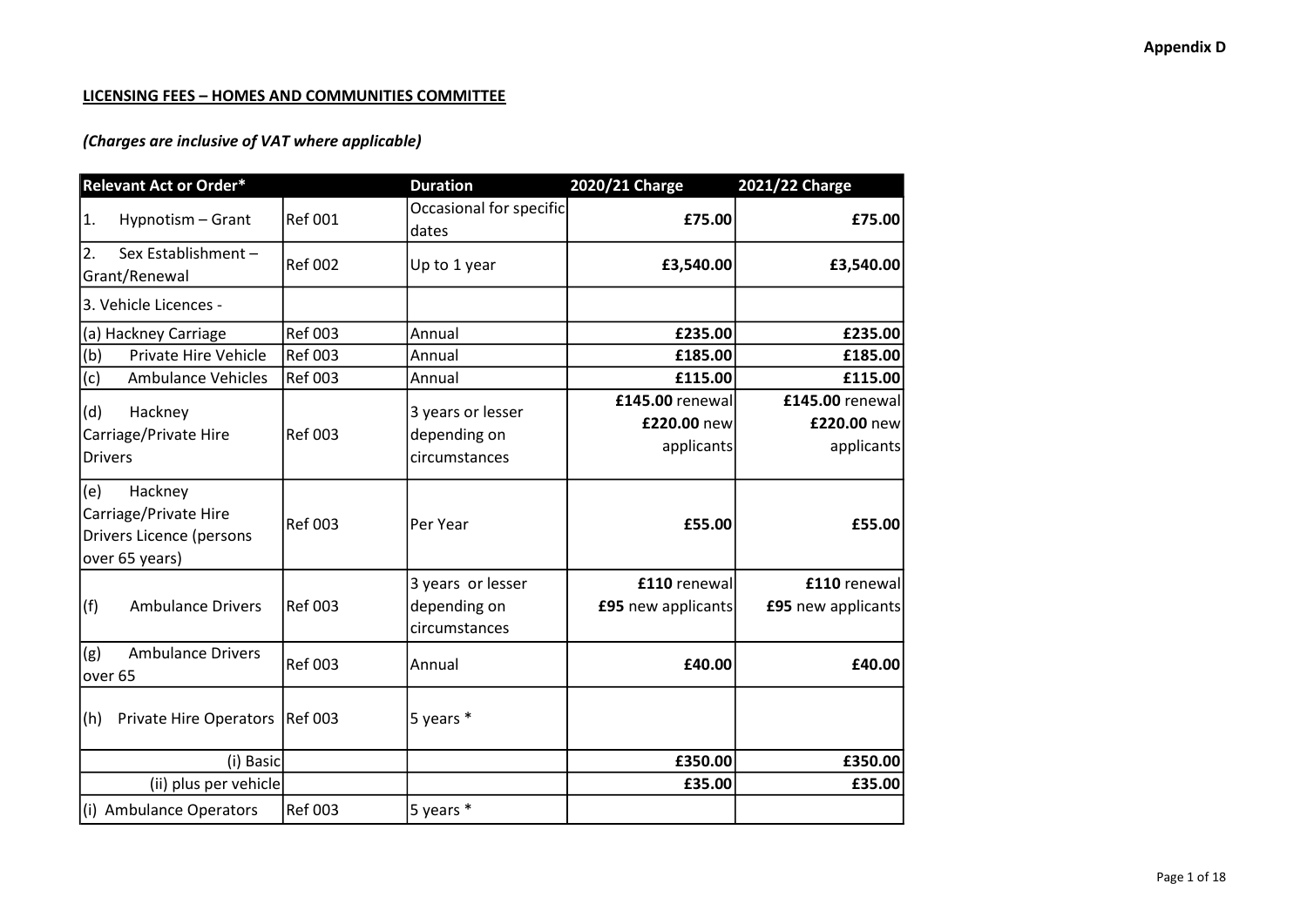| (i) Basic                                                                               |                |         | £350.00 | £350.00 |
|-----------------------------------------------------------------------------------------|----------------|---------|---------|---------|
| (ii) plus per vehicle Plates                                                            |                |         | £25.00  | £25.00  |
| Knowledge Test<br>$\vert$ (j)                                                           | <b>Ref 003</b> | One-off | £40.00  | £40.00  |
| <b>Drivers Test</b><br>(k)                                                              | <b>Ref 003</b> | One-off | £40.00  | £40.00  |
| <b>Replacement Badge</b><br>$\vert$ (I)                                                 | <b>Ref 003</b> | One-off | £25.00  | £25.00  |
| (m) Replacement Plate                                                                   | <b>Ref 003</b> |         | £45.00  | £45.00  |
| (n) Transfer of Plate (No<br>replacement plate to be<br>issued)                         | <b>Ref 003</b> | One-off | £50.00  | £50.00  |
| (o) Temporary<br>Plate/Transfer of Plate<br>(including Plates and<br>magnetic roundals) | <b>Ref 003</b> | One-off | £85.00  | £85.00  |
| (p) Temporary<br>Plate/Transfer of Plate<br>(including Plates and stick<br>on roundals) | <b>Ref 003</b> | One-off | £75.00  | £75.00  |
| (q) Temporary &<br>Permanent<br>Magnetic<br>Roundels                                    | <b>Ref 003</b> | One-off | £15.00  | £15.00  |
| (r) Additional stick on<br>Roundels                                                     | <b>Ref 003</b> | One-off | £10.00  | £10.00  |

There is no recommendation to increase fees in 2021/22 due to the economic crisis

### Appendix D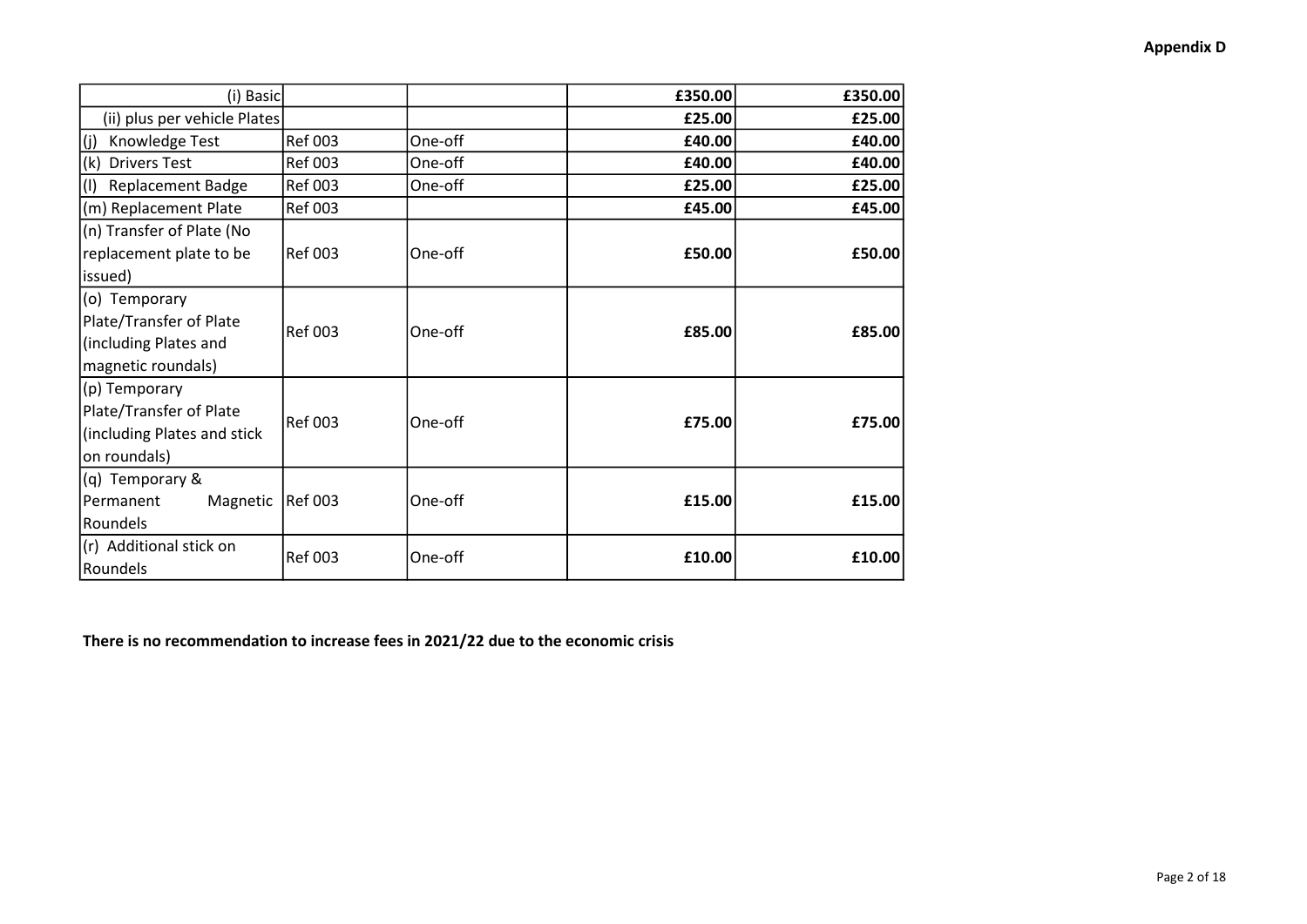#### GAMBLING ACT 2005 – DISCRETIONARY FEES - HOMES & COMMUNITIES COMMITTEE

These fees are set at the discretion of the local Authority within a framework on minimum and maximums set in statutory regulations

| <b>Activity</b>     | <b>Application type</b>          | <b>2020/21 Charge</b> | <b>2021/22 Charge</b> |
|---------------------|----------------------------------|-----------------------|-----------------------|
|                     | New application                  | £1,200.00             | £1,200.00             |
|                     | Application for reinstatement of | £800.00               | £800.00               |
|                     | licence                          |                       |                       |
|                     | Application for provisional      | £1,200.00             | £1,200.00             |
|                     | statement                        |                       |                       |
| <b>BINGO</b>        | Application to convert           | £650.00               | £650.00               |
|                     | provisional statement            |                       |                       |
|                     | Application to Vary licence      | £1,000.00             | £1,000.00             |
|                     | Application to transfer licence  | £150.00               | £150.00               |
|                     | Notification of Change           | £60.00                | £60.00                |
|                     | Copy of Licence                  | £50.00                | £50.00                |
|                     | <b>Annual Fee</b>                | £520.00               | £520.00               |
|                     | New application                  | £950.00               | £950.00               |
|                     | Application for reinstatement of | £500.00               | £500.00               |
|                     | licence                          |                       |                       |
|                     | Application for provisional      | £1,200.00             | £1,200.00             |
| <b>ADULT GAMING</b> | statement                        |                       |                       |
| <b>CENTRE</b>       | Application to convert           | £650.00               |                       |
|                     | provisional statement            |                       | £650.00               |
|                     | Application to Vary licence      | £830.00               | £830.00               |
|                     | Application to transfer licence  | £150.00               | £150.00               |
|                     | Notification of Change           | £60.00                | £60.00                |
|                     | Copy of Licence                  | £50.00                | £50.00                |
| <b>ADULT GAMING</b> | <b>Annual Fee</b>                | £520.00               | £520.00               |
| <b>CENTRE</b>       |                                  |                       |                       |
|                     | New application                  | £950.00               | £950.00               |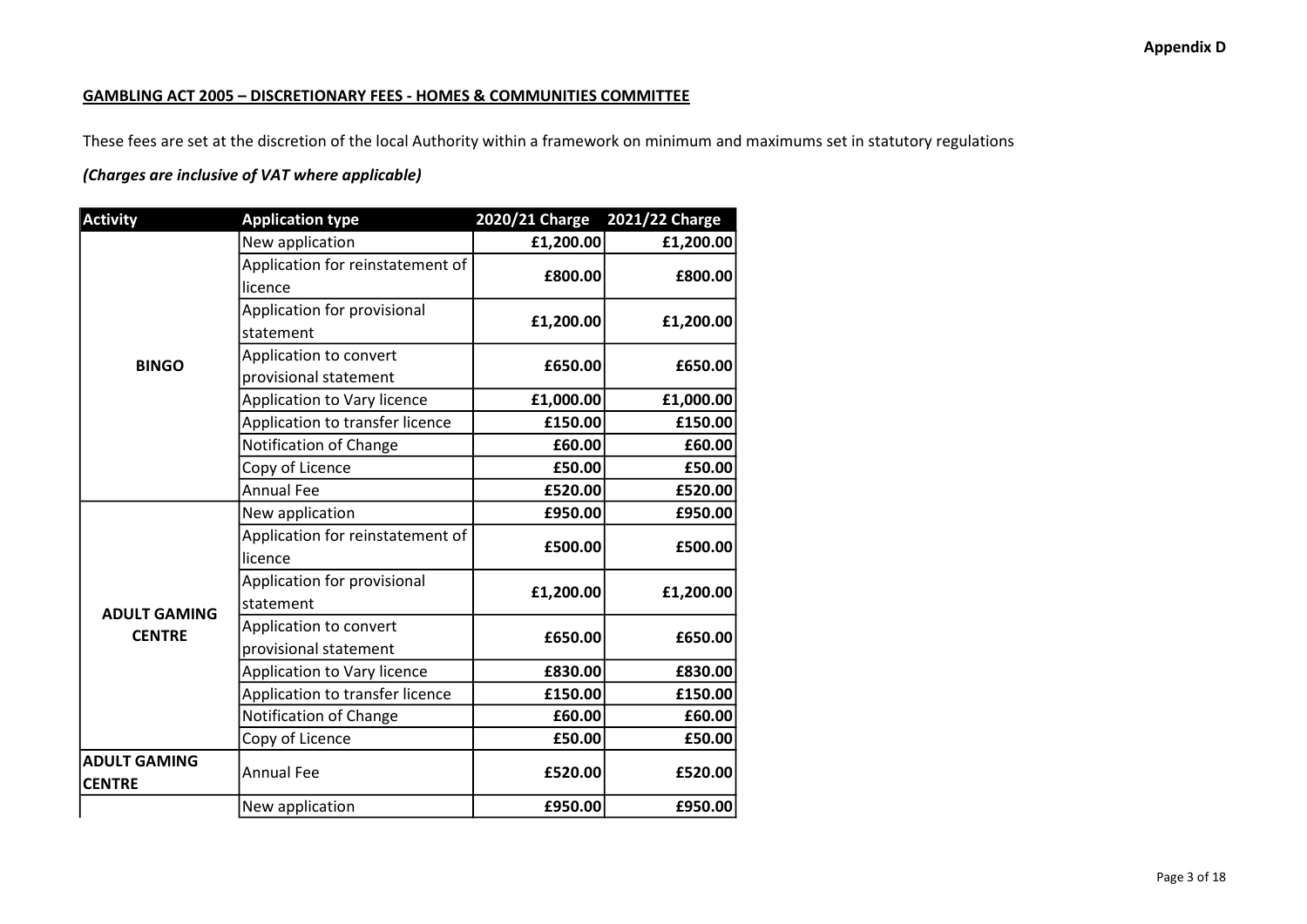|                         | Application for reinstatement of | £500.00<br>£500.00 |           |
|-------------------------|----------------------------------|--------------------|-----------|
|                         | licence                          |                    |           |
|                         | Application for provisional      | £1,200.00          | £1,200.00 |
| <b>FAMILY</b>           | statement                        |                    |           |
| <b>ENTERTAINMENT</b>    | Application to convert           | £650.00            | £650.00   |
| <b>CENTRE</b>           | provisional statement            |                    |           |
|                         | Application to Vary licence      | £830.00            | £830.00   |
|                         | Application to transfer licence  | £100.00            | £100.00   |
|                         | Notification of Change           | £60.00             | £60.00    |
|                         | Copy of Licence                  | £50.00             | £50.00    |
|                         | <b>Annual Fee</b>                | £530.00            | £530.00   |
|                         | New application                  | £1,000.00          | £1,000.00 |
|                         | Application for reinstatement of | £800.00            | £800.00   |
|                         | licence                          |                    |           |
| <b>BETTING PREMISES</b> | Application for provisional      | £1,200.00          |           |
|                         | statement                        |                    | £1,200.00 |
|                         | Application to convert           | £650.00            | £650.00   |
| (excl. tracks)          | provisional statement            |                    |           |
|                         | Application to Vary licence      | £1,100.00          | £1,100.00 |
|                         | Application to transfer licence  | £150.00            | £150.00   |
|                         | Notification of Change           | £60.00             | £60.00    |
|                         | Copy of Licence                  | £50.00             | £50.00    |
|                         | <b>Annual Fee</b>                | £530.00            | £530.00   |
|                         | New application                  | £1,000.00          | £1,000.00 |
|                         | Application for reinstatement of | £800.00            | £800.00   |
| <b>BETTING ON TRACK</b> | licence                          |                    |           |
|                         | Application for provisional      | £1,200.00          | £1,200.00 |
|                         | statement                        |                    |           |
|                         | Application to convert           | £650.00            | £650.00   |
|                         | provisional statement            |                    |           |
|                         | Application to Vary licence      | £1,100.00          | £1,100.00 |
| <b>BETTING ON TRACK</b> | Application to transfer licence  | £150.00            | £150.00   |
|                         | Notification of Change           | £60.00             | £60.00    |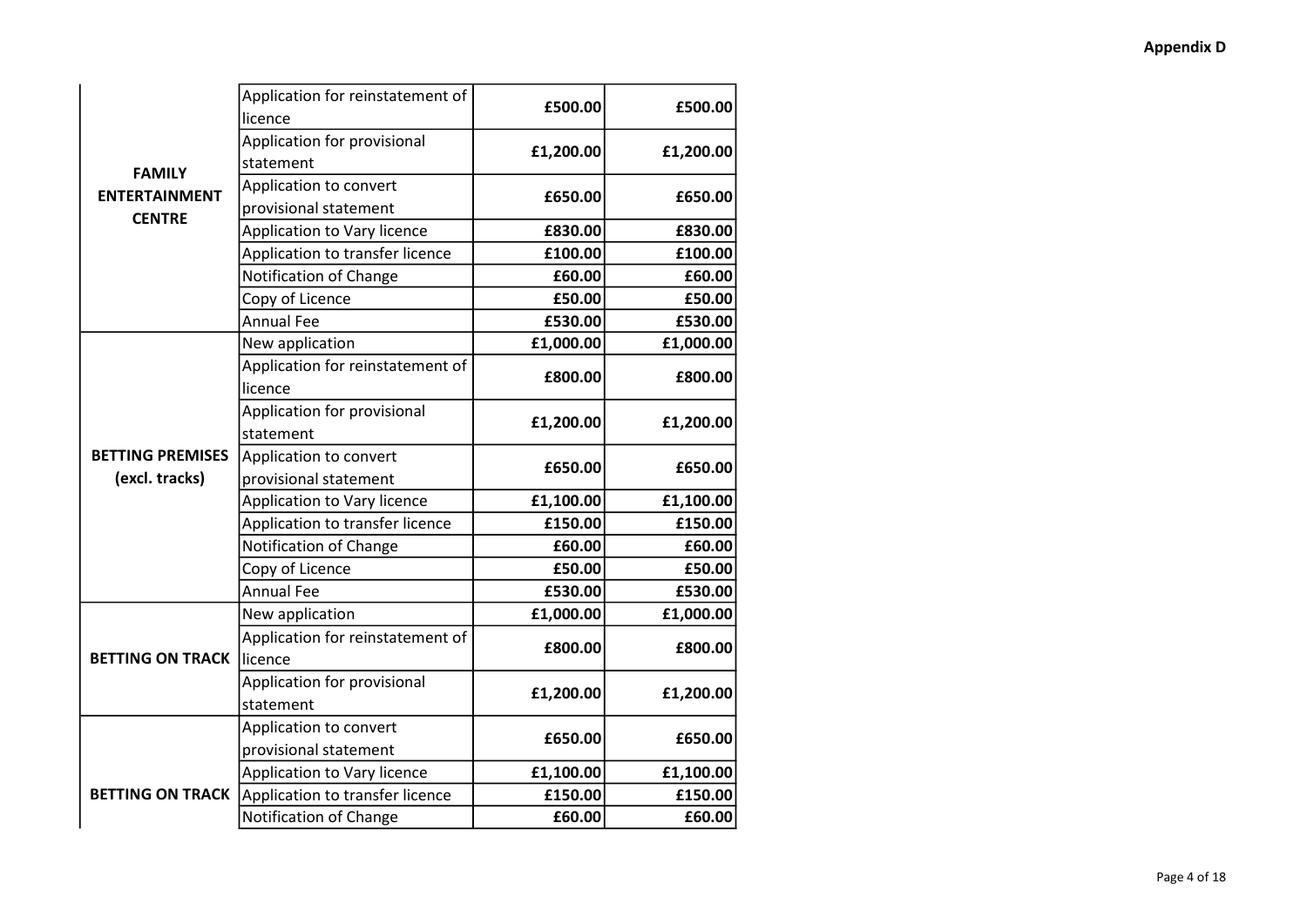| Copy of Licence | £50.00  | £50.00  |
|-----------------|---------|---------|
| Annual Fee      | £530.00 | £530.00 |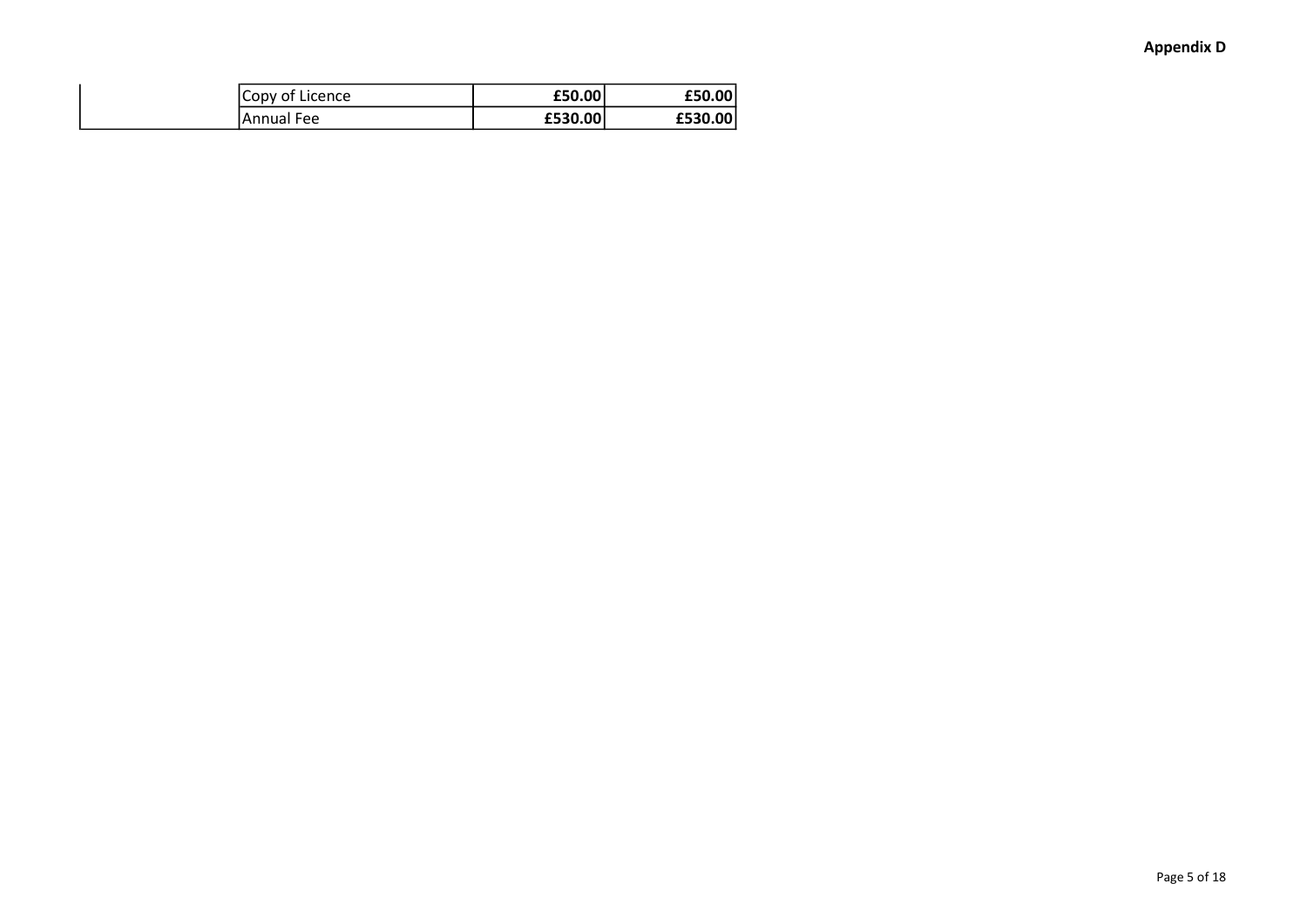### GAMBLING ACT 2005 - FEES SET BY STATUTE - HOMES & COMMUNITIES COMMITTEE

| Permit                             |                           | 2020/21 Charge 2021/22 Charge |         |
|------------------------------------|---------------------------|-------------------------------|---------|
|                                    | <b>Transitional</b>       | £100.00                       | £100.00 |
|                                    | <b>New</b>                | £300.00                       | £300.00 |
| <b>Family Entertainment Centre</b> | Renewal                   | £300.00                       | £300.00 |
|                                    | Change of Name            | £25.00                        | £25.00  |
|                                    | Copy Permit               | £15.00                        | £15.00  |
|                                    | Transitional              | £100.00                       | £100.00 |
|                                    | <b>New</b>                | £300.00                       | £300.00 |
| <b>Prize Gaming Permits</b>        | Renewal                   | £300.00                       | £300.00 |
|                                    | Change of Name            | £25.00                        | £25.00  |
|                                    | Copy Permit               | £15.00                        | £15.00  |
|                                    | Notification of up to 2   | £50.00                        | £50.00  |
|                                    | machines                  |                               |         |
|                                    | Gaming machine            |                               |         |
|                                    | permit for more than 2    | £100.00                       | £100.00 |
|                                    | -existing operator        |                               |         |
|                                    | Gaming machine            |                               |         |
| <b>Gaming Machines in Alcohol</b>  | permit for more than 2    | £150.00                       | £150.00 |
| <b>Licensed Premises</b>           | - new operator            |                               |         |
|                                    | Variation (number of      |                               |         |
|                                    | category)                 | £100.00                       | £100.00 |
|                                    | Transfer                  | £25.00                        | £25.00  |
|                                    | Annual fee                | £50.00                        | £50.00  |
|                                    | Change of name            | £25.00                        | £25.00  |
|                                    | Copy of permit            | £15.00                        | £15.00  |
|                                    | <b>Existing Operators</b> | £100.00                       | £100.00 |
|                                    | (transition)              |                               |         |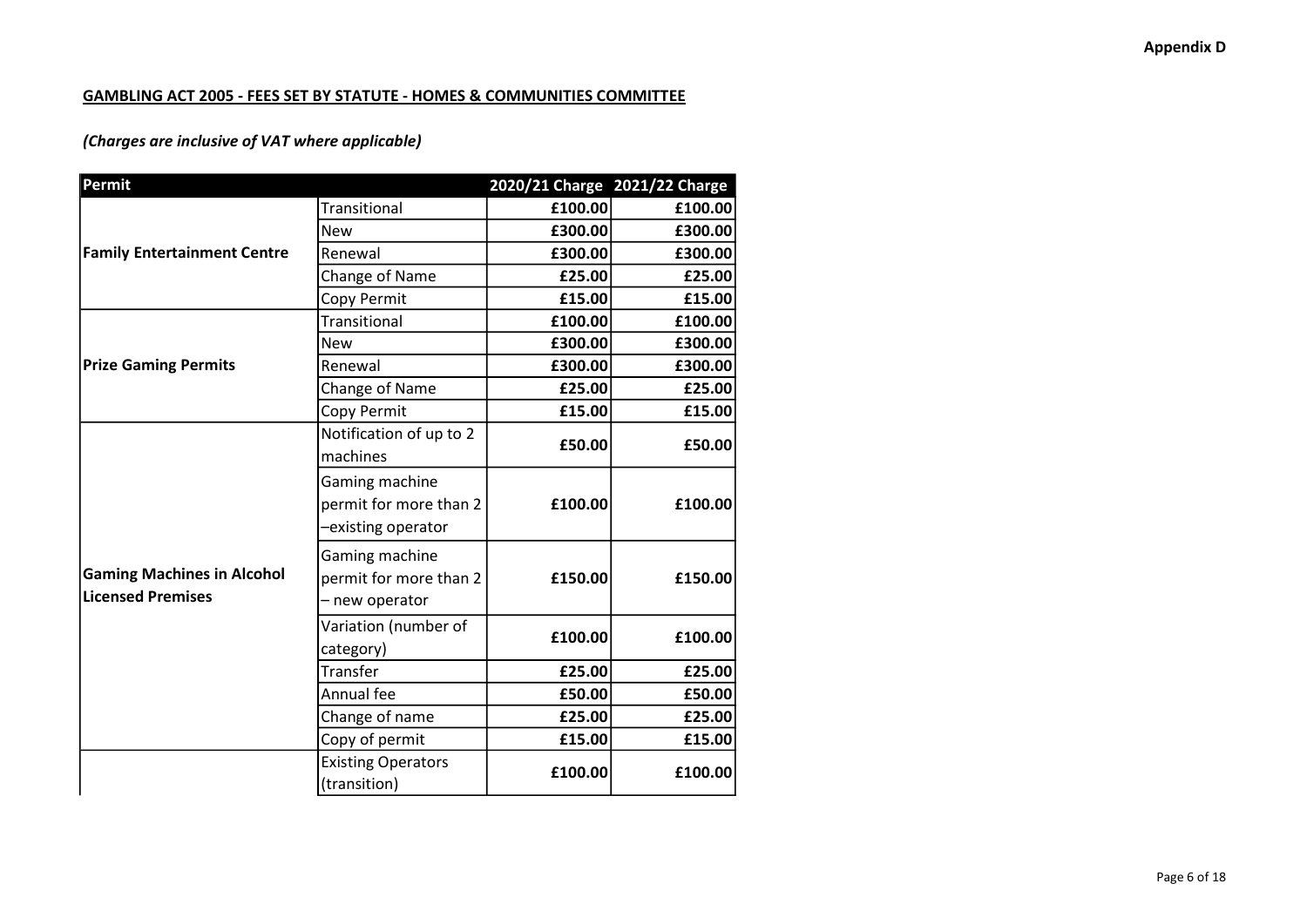### Appendix D

| <b>Club Gaming and Club Machine</b> | New Application                               | £200.00 | £200.00 |
|-------------------------------------|-----------------------------------------------|---------|---------|
| <b>Permits</b>                      | Renewal                                       | £200.00 | £200.00 |
|                                     | Variation                                     | £100.00 | £100.00 |
|                                     | <b>Annual Fee</b>                             | £50.00  | £50.00  |
|                                     | Copy of Permit                                | £15.00  | £15.00  |
| <b>Temporary use notice</b>         |                                               | £100.00 | £100.00 |
| <b>Small society Lottery</b>        | Exempt Lotteries -<br><b>Registration Fee</b> | £40.00  | £40.00  |
|                                     | Exempt Lotteries -<br><b>Annual Fee</b>       | £20.00  | £20.00  |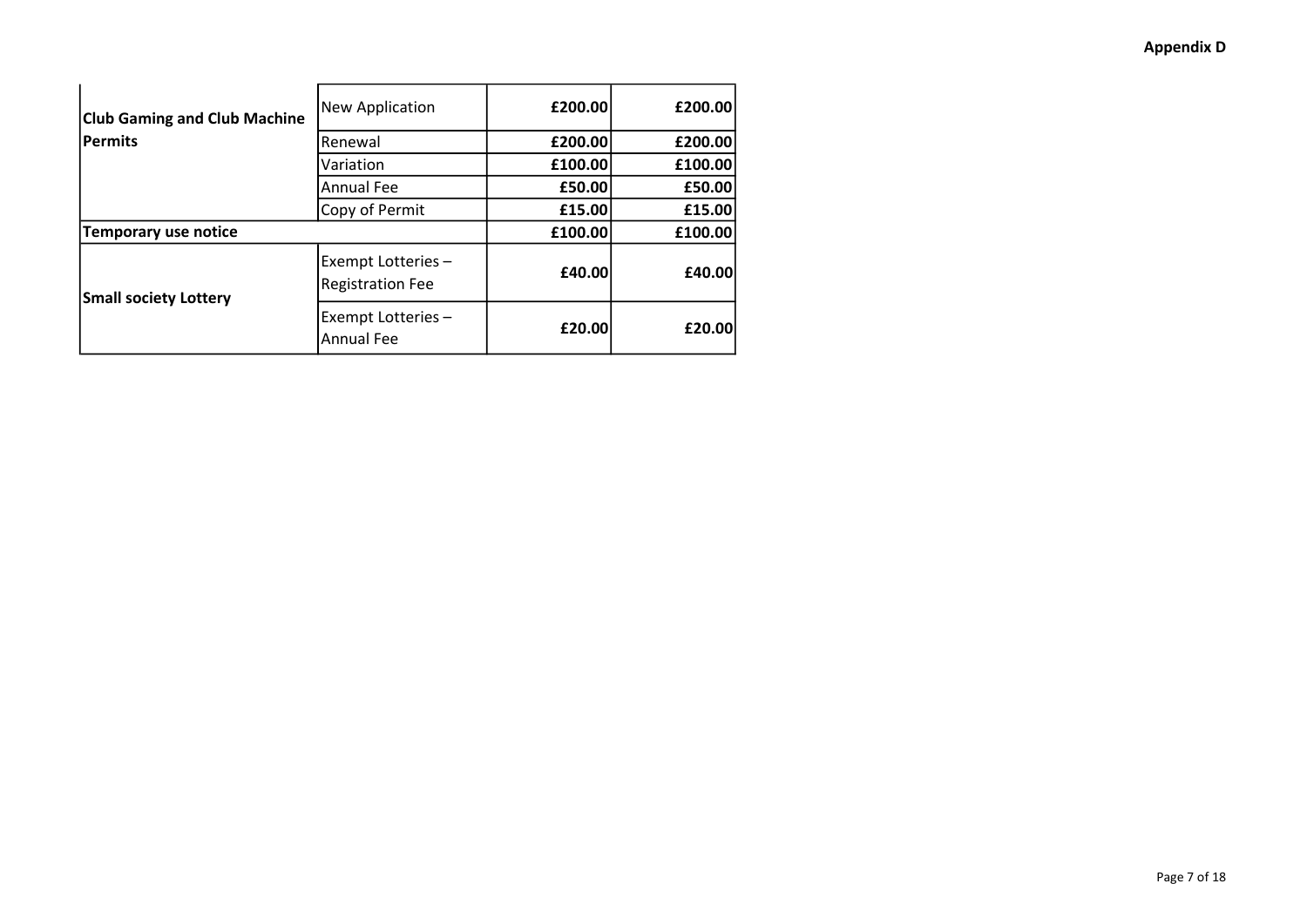### LICENSING ACT 2003 – FEES SET BY STATUTE - HOMES & COMMUNITIES COMMITTEE

## (Charges below are not subject to VAT)

| <b>Type of licence</b>                                                               | <b>Comments</b>                                                                                               | 2020/21 Charge | 2021/22 Charge |
|--------------------------------------------------------------------------------------|---------------------------------------------------------------------------------------------------------------|----------------|----------------|
| Premises licence - Application                                                       | The fee payable depends<br>on the rateable value of<br>the premises which are<br>prescribed / set nationally. | Variable       | Variable       |
| Premises Licence - Annual Fee                                                        | The fee payable depends<br>on the rateable value of<br>the premises which are<br>prescribed / set nationally. | Variable       | Variable       |
| Premises Licence -additional fee for<br>large events                                 | The fee payable depends<br>on the rateable value of<br>the premises which are<br>prescribed / set nationally. | Variable       | Variable       |
| Premises Licence - Full Variation                                                    | The fee payable depends<br>on the rateable value of<br>the premises which are<br>prescribed / set nationally. | Variable       | Variable       |
| Premises Licence - Minor Variation                                                   |                                                                                                               | £89.00         | £89.00         |
| Personal Licence                                                                     |                                                                                                               | £37.00         | £37.00         |
| Temporary event Notice                                                               |                                                                                                               | £21.00         | £21.00         |
| There are currently no proposals by the Government to increase these fees in 2021/22 |                                                                                                               |                |                |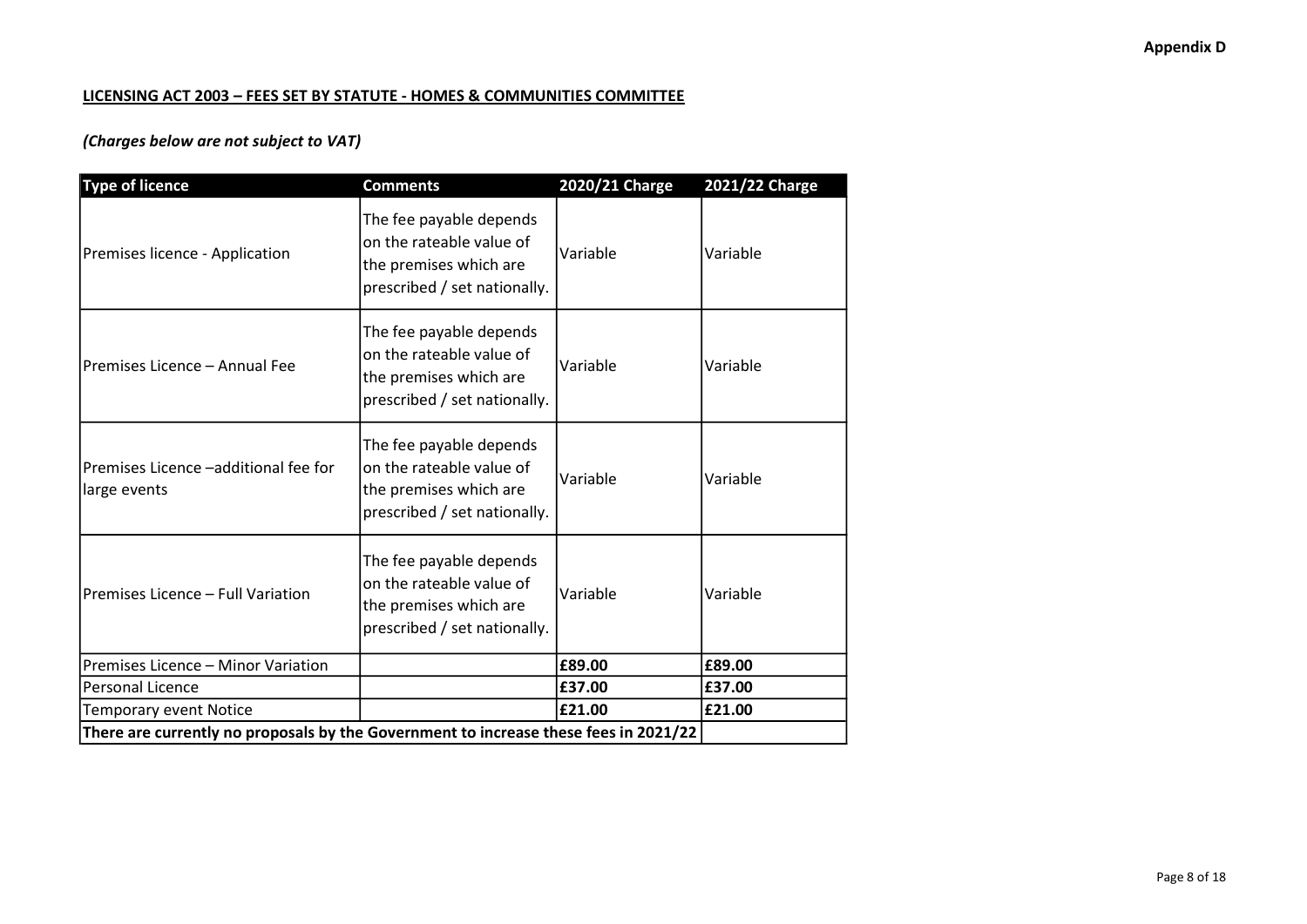### ADVERTISING RATES FOR VOICE MAGAZINE - HOMES & COMMUNITIES COMMITTEE

## (Charges are inclusive of VAT)

| <b>Size</b>                                    | 2020/21 Charge 2021/22 Charge |                       |
|------------------------------------------------|-------------------------------|-----------------------|
| [Full page (210mm wide x 295mm deep)           |                               | £1,335.60 N/A anymore |
| $\frac{1}{2}$ page (210mm wide x 147.5mm deep) |                               | £801.60 $N/A$ anymore |
| 1⁄4 page                                       |                               | £466.80 N/A anymore   |
| Back (Full page dimensions)                    |                               | £1,639.20 N/A anymore |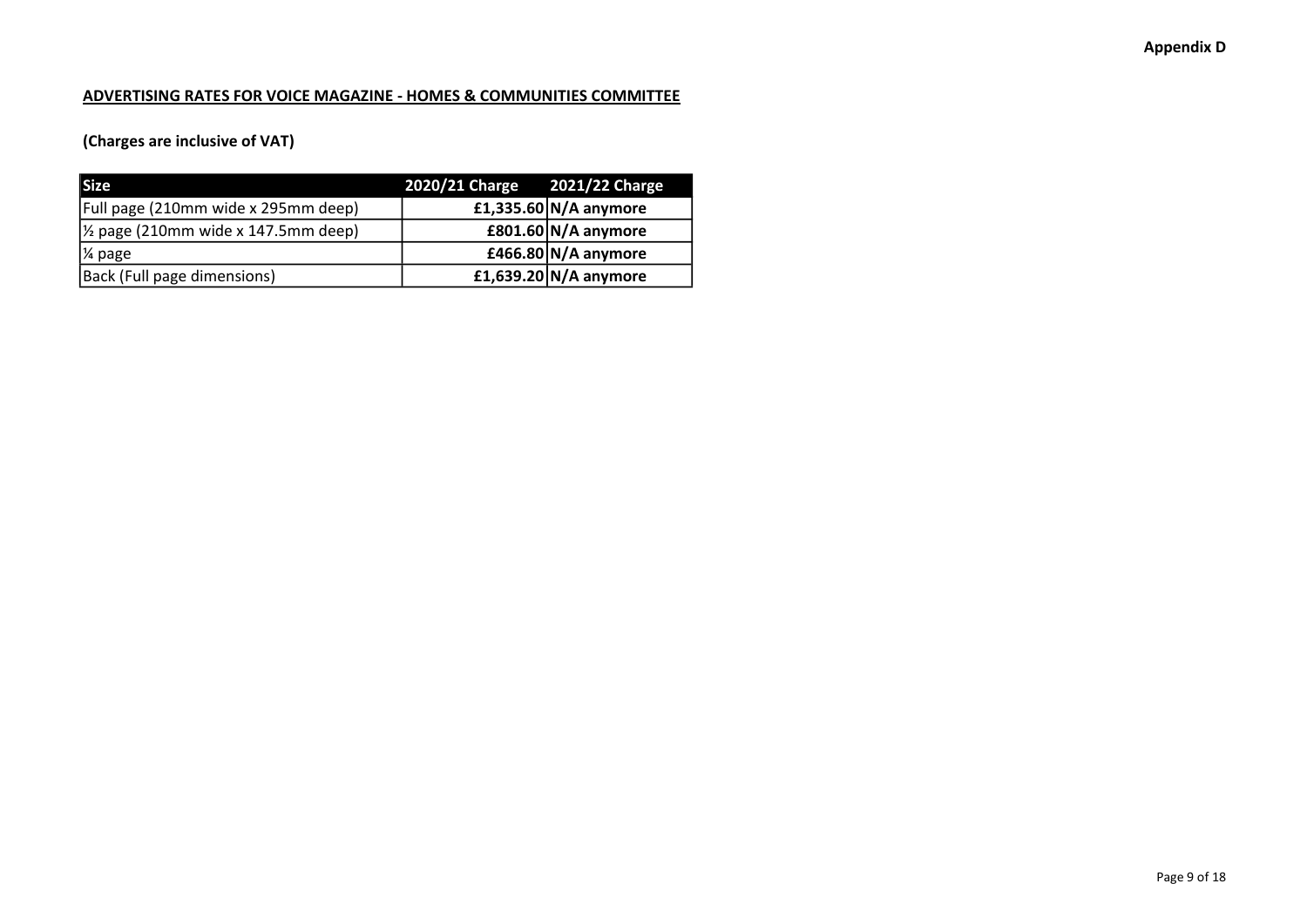### ENVIRONMENTAL HEALTH FEES AND CHARGES - HOMES & COMMUNITIES COMMITTEE

| <b>Type of licence</b>               | Relevant act o Notes |                                                                                                                     | <b>Duration</b> | 2020/21 Charge  | 2021/22 Charge  |
|--------------------------------------|----------------------|---------------------------------------------------------------------------------------------------------------------|-----------------|-----------------|-----------------|
| 1. Animal Boarding<br>Establishments | <b>Ref 004</b>       | The fees have been calculated<br>on a full cost recovery basis                                                      | Annual          |                 |                 |
| <b>Initial</b>                       |                      |                                                                                                                     |                 | £220            | £220            |
| Renewall                             |                      |                                                                                                                     |                 | £220            | £220            |
| 2. Home Boarding                     | <b>Ref 004</b>       | The fees has been amended to<br>now charge for each application<br>at the full price when related to<br>a franchise | Annual          | £175            | £175            |
| Renewall                             |                      |                                                                                                                     |                 | £175            | £175            |
| Dog Day Care                         |                      | Domestic House based<br>Compliance & Inspection Fee                                                                 | Annual          | £165<br>£50     | £165<br>£50     |
| Renewall                             |                      |                                                                                                                     |                 | £200            | £200            |
| 3. Dangerous Wild<br>Animals         | <b>Ref 005</b>       | The fees have been calculated<br>on a full cost recovery basis                                                      | lAnnual         | £230 + Vet Fees | £230 + Vet Fees |
| 4. Dog Breeding                      | <b>Ref 006</b>       | The fees have been calculated<br>on a full cost recovery basis                                                      | Annual          |                 |                 |
| Initial                              |                      |                                                                                                                     |                 | £195            | £195            |
| Renewall                             |                      |                                                                                                                     |                 | £195            | £195            |
|                                      |                      | Compliance & Inspection Fee                                                                                         |                 | £80             | £80             |
| 5. Riding Establishments             | <b>Ref 007</b>       | The fees have been calculated<br>on a full cost recovery basis                                                      | Annual          |                 |                 |
| Initial                              |                      |                                                                                                                     |                 | £210            | £210            |
| Renewal                              |                      |                                                                                                                     |                 | £210            | £210            |
|                                      |                      | Compliance & Inspection Fee                                                                                         |                 | £100            | £100            |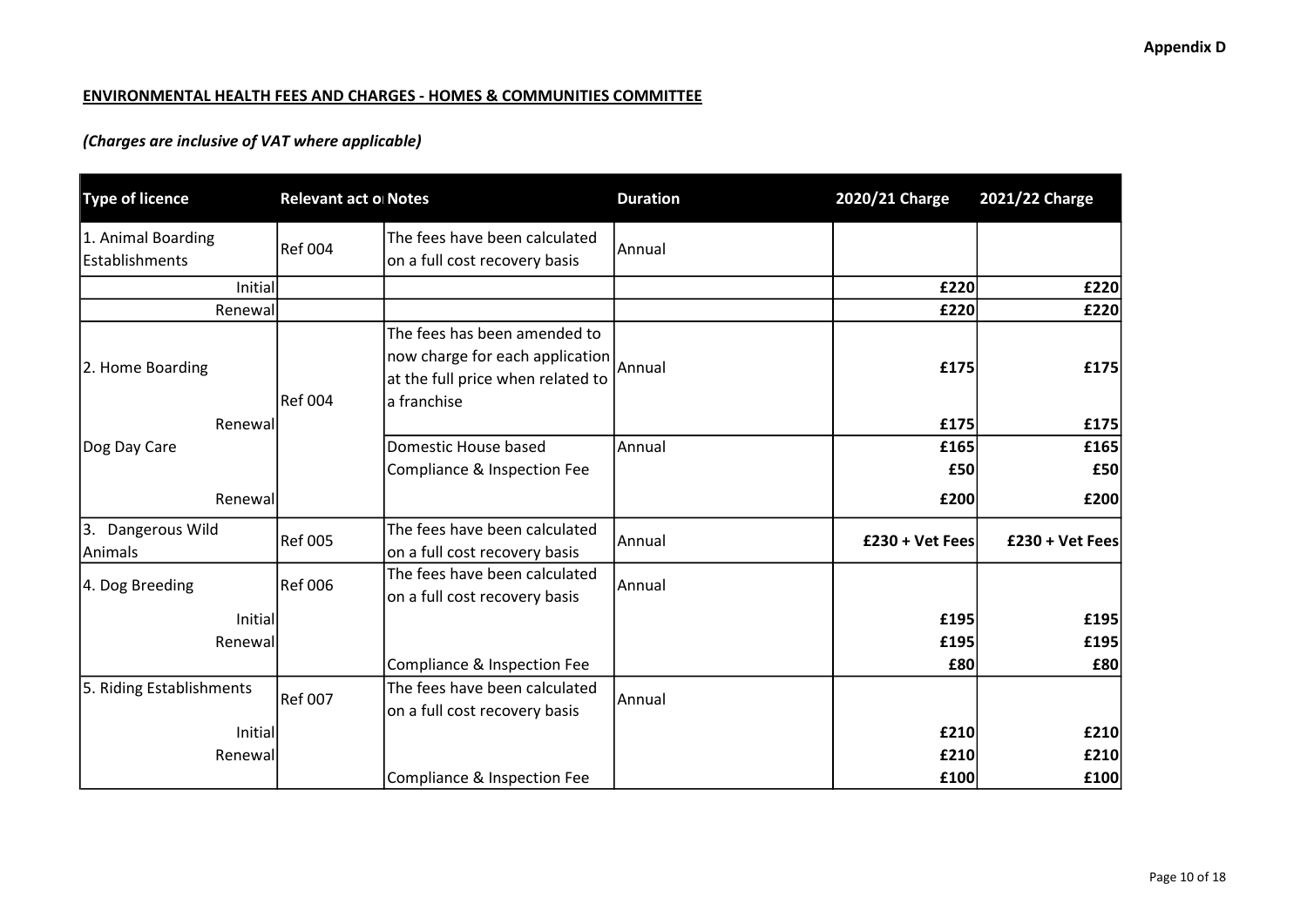| 6. Ear-Piercing, Tattooing, |                |                                                                |                                 |      |      |
|-----------------------------|----------------|----------------------------------------------------------------|---------------------------------|------|------|
| Acupuncture, Electrolysis,  | <b>Ref 002</b> | The fees have been calculated                                  | Annual                          |      |      |
| Skin piercing and semi-     |                | on a full cost recovery basis                                  |                                 |      |      |
| permanent tattooing         |                |                                                                |                                 |      |      |
| Person                      |                |                                                                |                                 | £125 | £125 |
|                             |                | Where the premises already                                     |                                 |      |      |
| Premises                    |                | hold a licence the charge is                                   |                                 | £120 | £120 |
|                             |                | £120 per additional treatment                                  |                                 |      |      |
| 7. Massage & Special        | <b>Ref 008</b> | The fees have been calculated                                  | l Annual                        |      |      |
| Treatment                   |                | on a full cost recovery basis                                  |                                 |      |      |
| <b>Initial</b>              |                |                                                                |                                 | £180 | £180 |
| Renewal                     |                |                                                                |                                 | £155 | £155 |
| No massage (just sunbeds)   |                |                                                                |                                 | £170 | £170 |
| Renewal                     |                |                                                                |                                 | £130 | £130 |
| 8. Lasers:                  | <b>Ref 008</b> | The fees have been calculated<br>on a full cost recovery basis | Annual                          |      |      |
| New                         |                |                                                                |                                 | £525 | £525 |
| Renewal                     |                |                                                                |                                 | £195 | £195 |
| Transfer                    |                |                                                                |                                 | £240 | £240 |
| 9. Zoos                     |                |                                                                |                                 |      |      |
|                             | <b>Ref 009</b> | The fees have been calculated<br>on a full cost recovery basis |                                 |      |      |
| Initial Inspection          |                |                                                                | First licence valid for 4 years | £550 | £550 |
| Renewal                     |                |                                                                | Renewal valid for 6 years       | £400 | £400 |
| Periodic 3 year inspection  |                |                                                                |                                 | £400 | £400 |
| Transfer                    |                |                                                                |                                 | £200 | £200 |
|                             |                |                                                                |                                 |      |      |
| 10. Pet Shops               | <b>Ref 010</b> | The fees have been calculated                                  | Annual                          |      |      |
| Pet Animals Act 1951        |                | on a full cost recovery basis                                  |                                 |      |      |
| Initial                     |                |                                                                |                                 | £190 | £190 |
| Renewal                     |                |                                                                |                                 | £190 | £190 |
|                             |                |                                                                |                                 |      |      |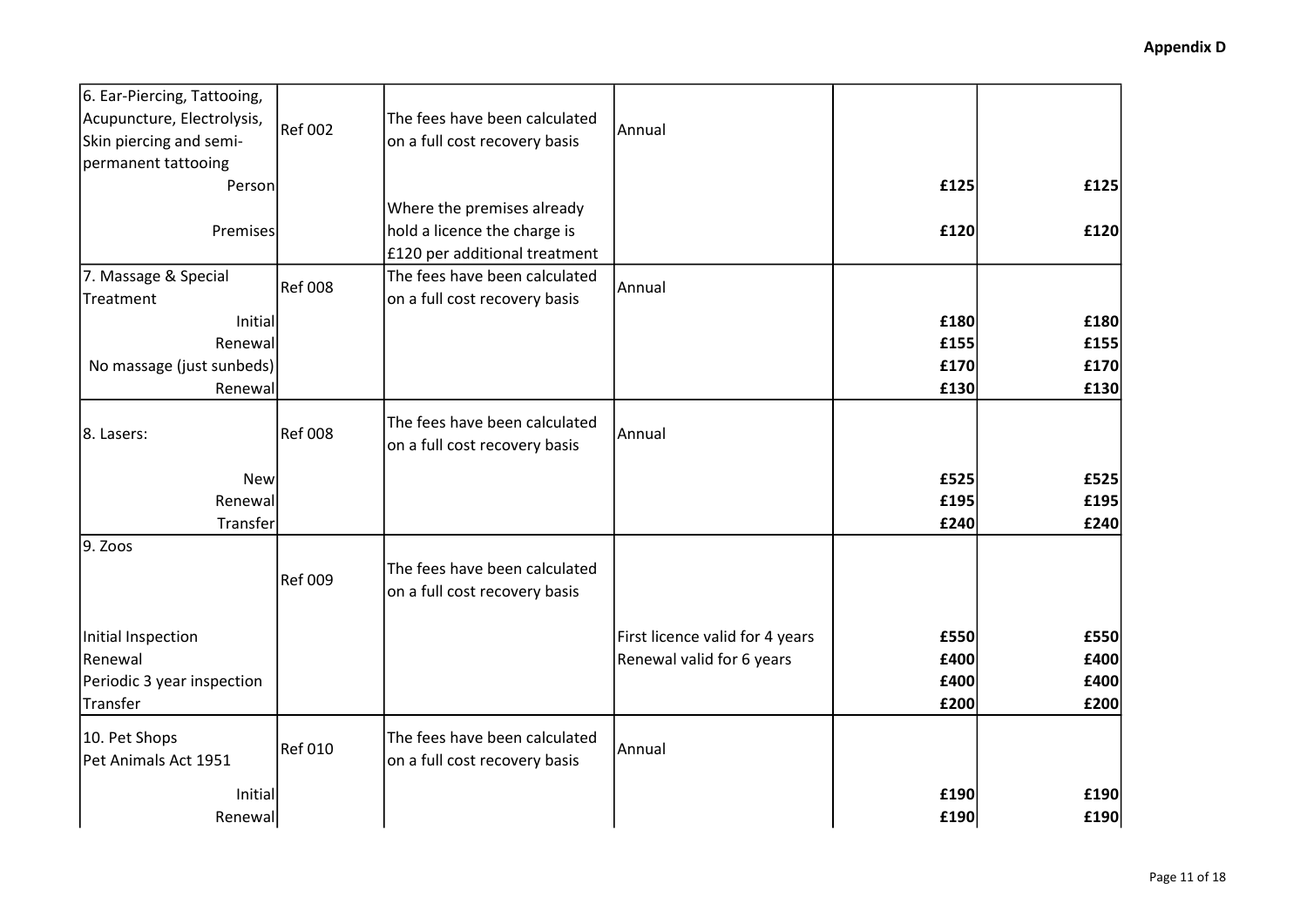|                                                                |                | Compliance & Inspection Fee                                                                                    |             | £80          | £80           |
|----------------------------------------------------------------|----------------|----------------------------------------------------------------------------------------------------------------|-------------|--------------|---------------|
| 11. Re-rating of Animal<br>licence establishment               | <b>Ref 010</b> | New Fee                                                                                                        | Annual      | £175         | £175          |
| 12. Transfer of Animal<br>licence establishment                | <b>Ref 010</b> | New Fee                                                                                                        | Annual      | £175         | £175          |
| 13. Variation of Animal<br>licence establishment               | <b>Ref 010</b> | New Fee                                                                                                        | Annual      | £75          | E75           |
| 14. High Hedges                                                | <b>Ref 011</b> | The fees have been calculated<br>on a full cost recovery basis.<br>Prices include VAT                          | One Off     |              |               |
| 1st stage                                                      |                |                                                                                                                |             | £240         | £250          |
| 2nd stage                                                      |                |                                                                                                                |             | £400         | £420          |
| 15. Licence Application for<br>House in Multiple<br>Occupation | <b>Ref 012</b> | The fees have been calculated<br>on a full cost recovery basis                                                 | One off     |              |               |
| Single application                                             |                |                                                                                                                |             | £730         | £750          |
| Multiple applications at                                       |                |                                                                                                                |             | £550         | £570          |
| same time                                                      |                |                                                                                                                |             |              |               |
| Variation of licence                                           |                |                                                                                                                |             | £50          | £55           |
| 16. Scrap Metal Dealer                                         | <b>Ref 013</b> | The fees have been calculated<br>on a full cost recovery basis                                                 | Three years |              |               |
| Site Licence                                                   |                |                                                                                                                |             | £380         | £390          |
| <b>Collectors Licence</b>                                      |                |                                                                                                                |             | £160         | £165          |
| 17. Mobile Homes Act<br>2014                                   | <b>Ref 014</b> | To reflect the variation in the<br>cost of processing the<br>application depending on the<br>size of the site. |             |              |               |
| Application fee                                                |                |                                                                                                                |             | £365         | £380          |
| Plus, per additional unit                                      |                | Depends on total number of<br>pitches                                                                          |             | £9           | £10           |
| Annual Fee                                                     |                |                                                                                                                |             | £9 per pitch | £10 per pitch |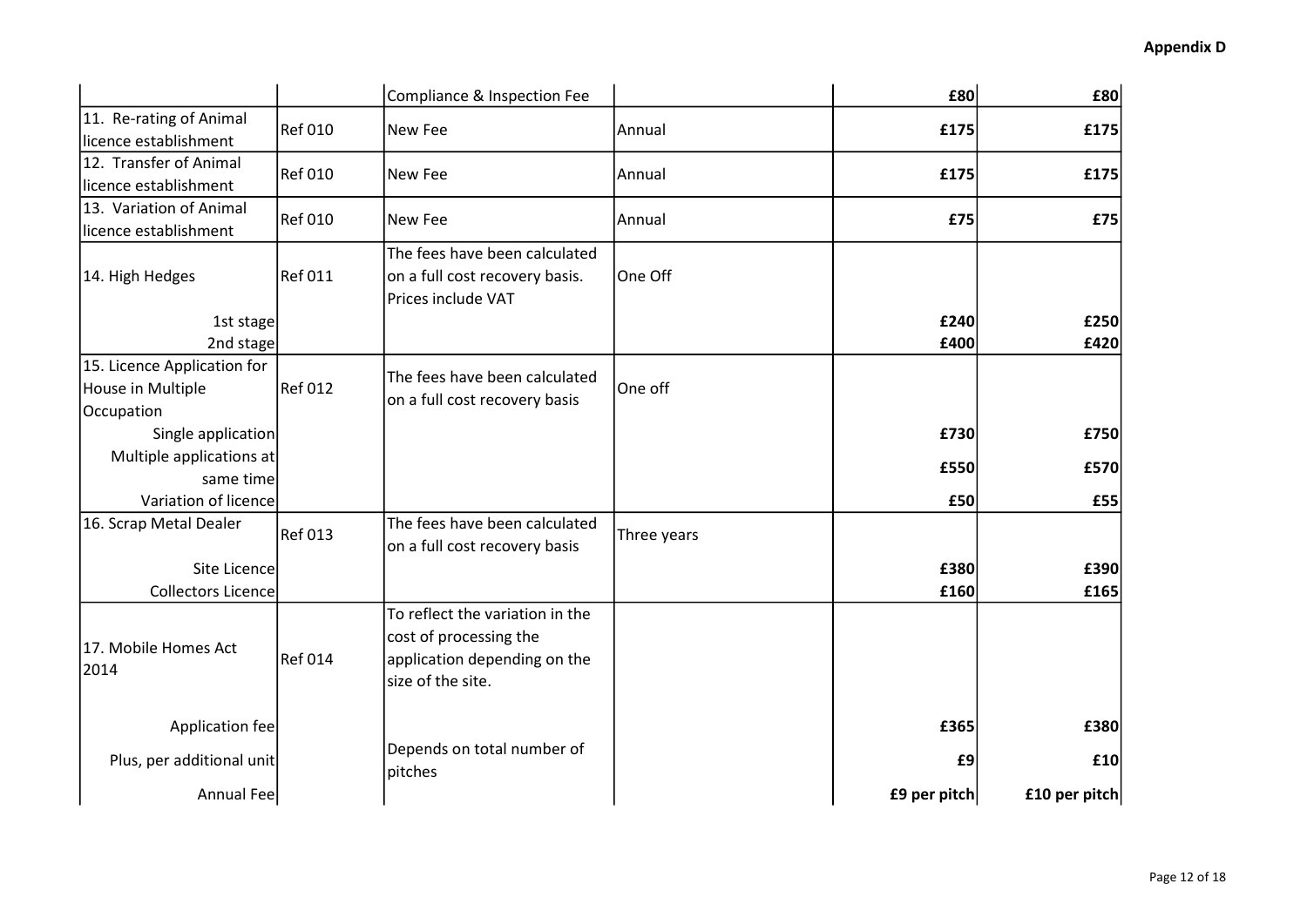### Appendix D

| Transfer/amendment of |  | £170 | £175 |
|-----------------------|--|------|------|
| iicencel              |  |      |      |
| Depositing Site rules |  | £140 | £145 |

### CERTIFICATES, AUTHORISATION AND REGISTER COPIES

| <b>TYPE</b>                 | <b>Notes</b>          | 2020/21 Charge | 2021/22 Charge        |
|-----------------------------|-----------------------|----------------|-----------------------|
| Health & Purity Certificate |                       | £35.00         | £36.00                |
| Foot & Mouth Health         |                       |                | £200.00 $N/A$ anymore |
| Certificate                 |                       |                |                       |
| Condemnation Certificate    |                       | £250.00        | £260.00               |
| <b>Environmental Site</b>   | <b>Prices include</b> |                |                       |
| <b>Reports</b>              | <b>VAT</b>            |                |                       |
| Home Buyer Version          |                       | £120.00        | £125.00               |
| Detailed version            |                       | £360.00        | £370.00               |
| Housing immigration check   |                       | £110.00        | £120.00               |

### PRIVATE WATER SUPPLIES

| <b>Activity</b>            | <b>Notes</b>                                                                   | 2020/21 Charge           | 2021/22 Charge           |
|----------------------------|--------------------------------------------------------------------------------|--------------------------|--------------------------|
| lRisk Assessment           | Guidance on<br>fees is<br>provided by<br>the Drinking<br>Water<br>Inspectorate | Hourly rate x time spent | Hourly rate x time spent |
| Sampling                   |                                                                                | £50.00                   | £50.00                   |
| Investigation              |                                                                                | Hourly rate              | Hourly rate              |
| Domestic Supplies (Reg 10) |                                                                                | £25.00                   | £25.00                   |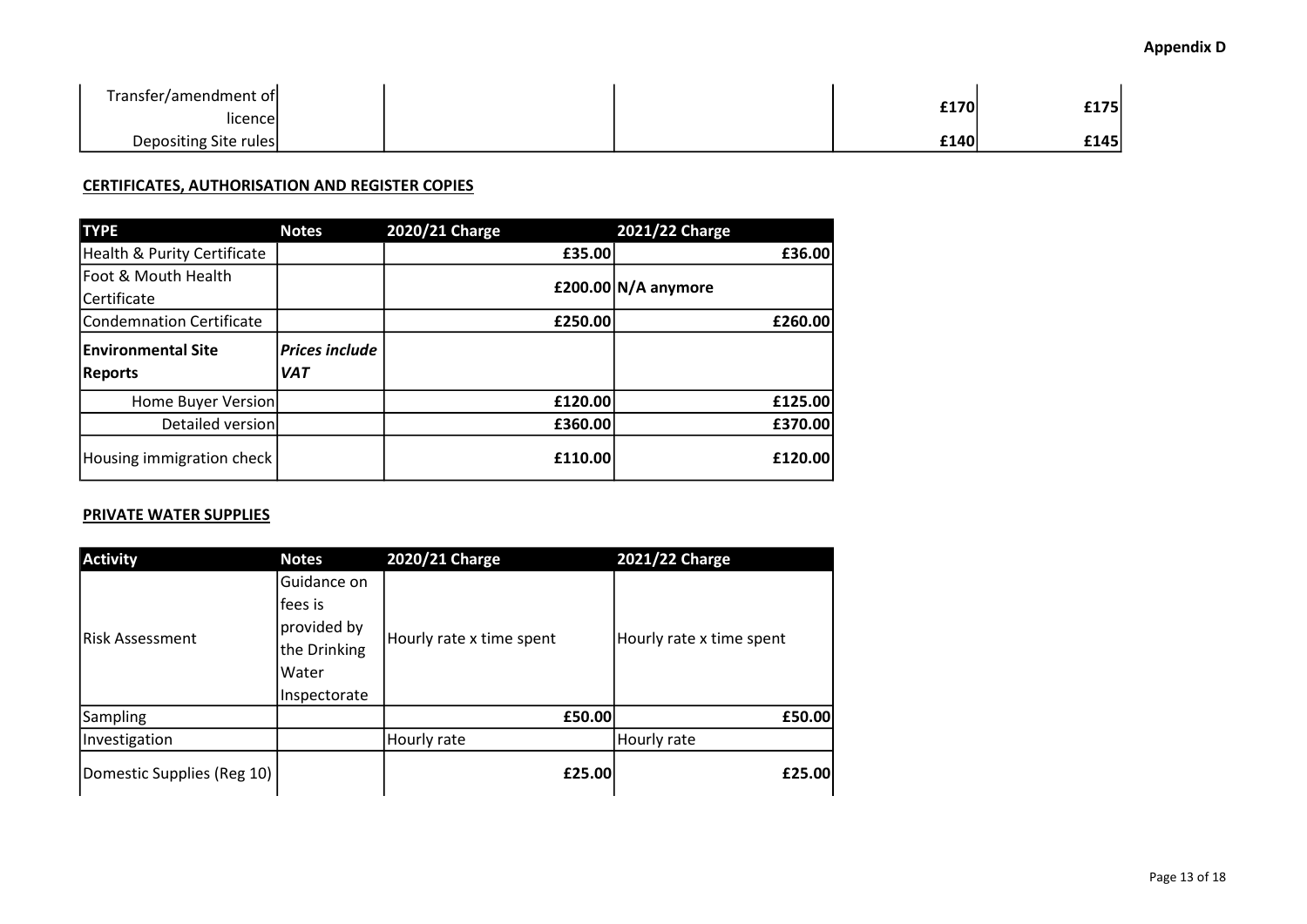| Check Monitoring      | <b>E50</b> plus analysis costs | <b>E50</b> plus analysis costs |  |
|-----------------------|--------------------------------|--------------------------------|--|
| (Commercial supplies) |                                |                                |  |
| Audit Monitoring      |                                |                                |  |
| (Commercial supplies) | <b>E50</b> plus analysis costs | <b>E50</b> plus analysis costs |  |

### \*Relevant act/ Order References

- Ref 001 Hypnotism Act 1952
- Ref 002 Local Government (Miscellaneous Provisions) Act 1982
- Ref 003 Local Government (Miscellaneous Provisions) Act 1976
- Ref 004 Animal Boarding Establishments Act 1963
- Ref 005 Dangerous Wild Animals 1976
- Ref 006 Dog Breeding and Sale of Dogs (Welfare) Act 1999
- Ref 007 Riding Establishments Acts 1964 and amended 1970
- Ref 008 Nottinghamshire County Council Act 1985
- Ref 009 Zoos Licensing Act 1981
- Ref 010 Pet Animal Act 1951
- Ref 011 Anti Social Behaviour Act 2003
- Ref 012 Housing Act 2004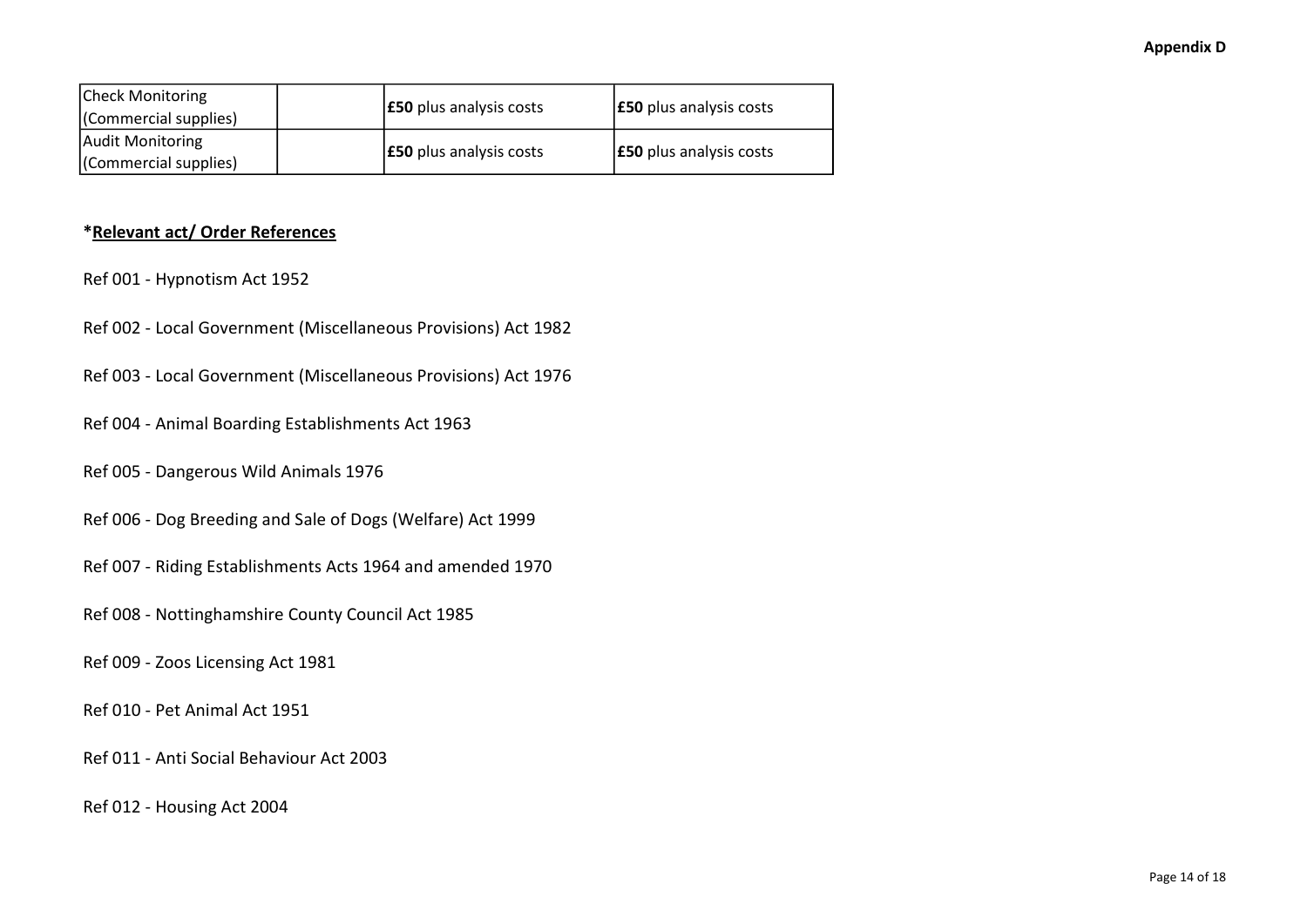Ref 013 - Scrap Metal dealers Act 2013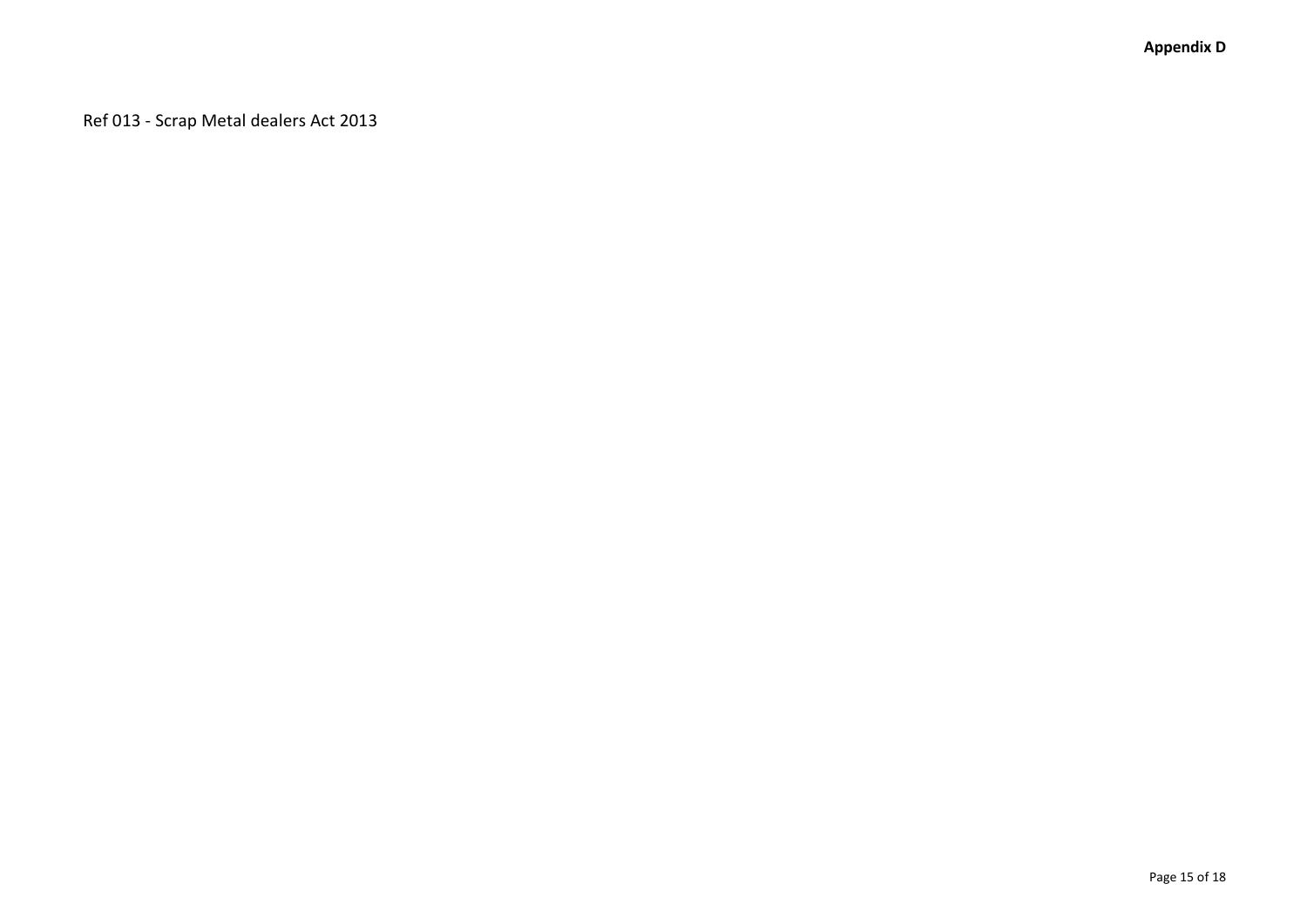### TEMPORARY ACCOMMODATION - HOMES & COMMUNITIES COMMITTEE

| <b>Seven Hills, Newark and</b><br><b>Wellow Green, Ollerton</b> | 2020/21 Charge 2021/22 Charge |                 |
|-----------------------------------------------------------------|-------------------------------|-----------------|
| Hostel Service Charge                                           | £31.31 per week               | £31.78 per week |
| Hostel Support Charge (non-                                     | £4.29 per week                |                 |
| Housing Benefit (HB))                                           |                               | £4.35 per week  |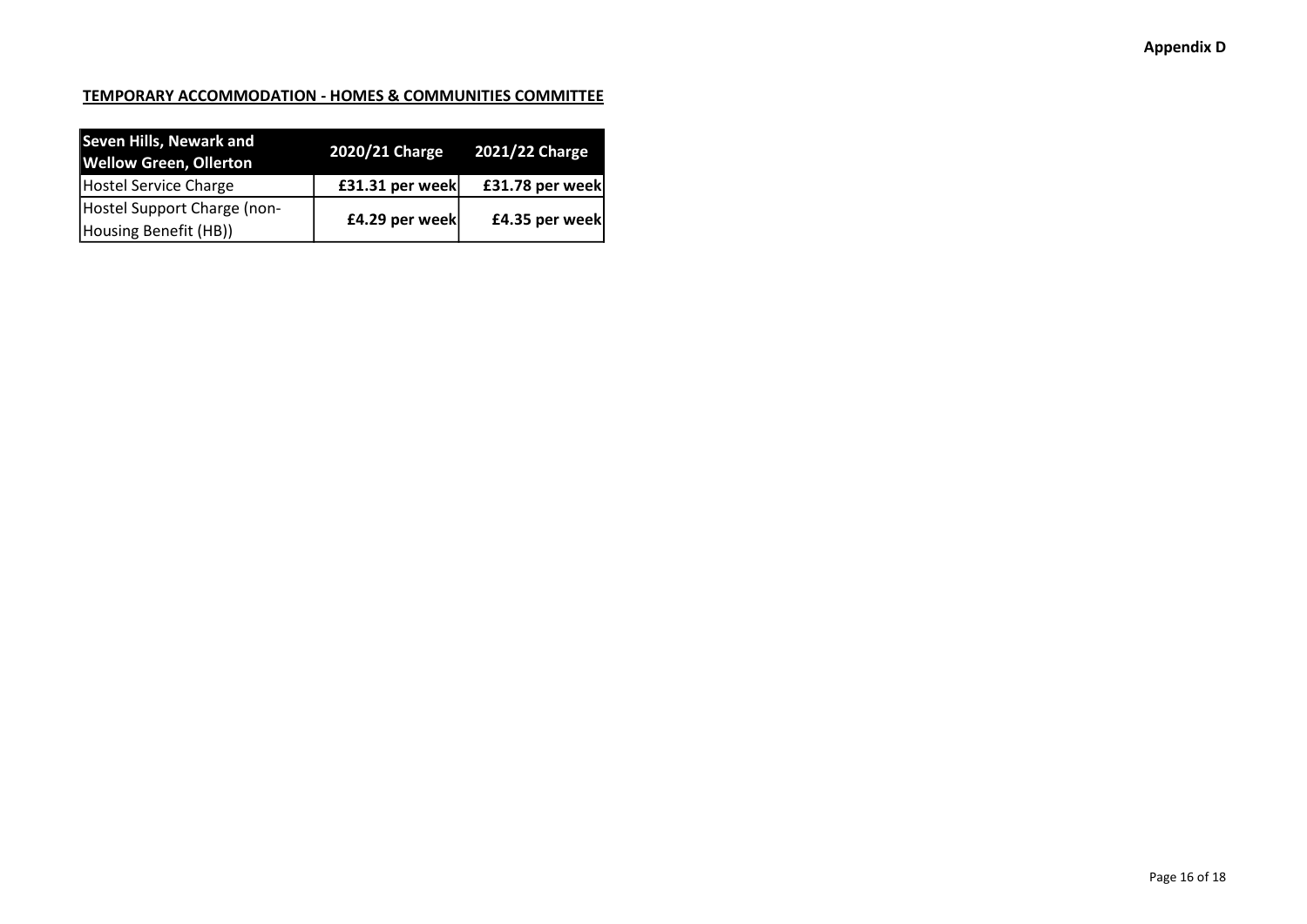### Appendix D

### PRIVATE SECTOR CARELINE SERVICE - HOMES & COMMUNITIES COMMITTEE

| <b>Product</b>                                                                                                                                                                                                                                                                                                  | 2020/21 Charge   | 2021/22 Charge   |
|-----------------------------------------------------------------------------------------------------------------------------------------------------------------------------------------------------------------------------------------------------------------------------------------------------------------|------------------|------------------|
| Lifeline                                                                                                                                                                                                                                                                                                        |                  |                  |
| - Provision of a dispersed alarm, pendant.                                                                                                                                                                                                                                                                      |                  |                  |
| - 24 hours a day 365 days a year monitoring of lifeline.                                                                                                                                                                                                                                                        | £4.25 per week   | £4.30 per week   |
| - Provision of advice and or contact of next of kin or                                                                                                                                                                                                                                                          |                  |                  |
| emergency service if required on receipt of call                                                                                                                                                                                                                                                                |                  |                  |
| Lifeline installation fee                                                                                                                                                                                                                                                                                       | £25.00 one-off   | £25.00 one-off   |
| Keysafe                                                                                                                                                                                                                                                                                                         | $£40.00$ one-off | $£40.00$ one-off |
|                                                                                                                                                                                                                                                                                                                 |                  |                  |
| <b>Product</b>                                                                                                                                                                                                                                                                                                  | 2020/21 Charge   | 2021/22 Charge   |
| <b>Safer Homes package</b><br>- Provision of a dispersed alarm, pendant, smoke detector,<br>carbon monoxide (CO) monitor and keysafe.<br>- 24 hours a day 365 days a year monitoring of lifeline.<br>- Provision of advice and or contact of next of kin or<br>emergency service if required on receipt of call | £5.50 per week   | £5.60 per week   |
|                                                                                                                                                                                                                                                                                                                 |                  |                  |

Product 2020/21 Charge 2021/22 Charge